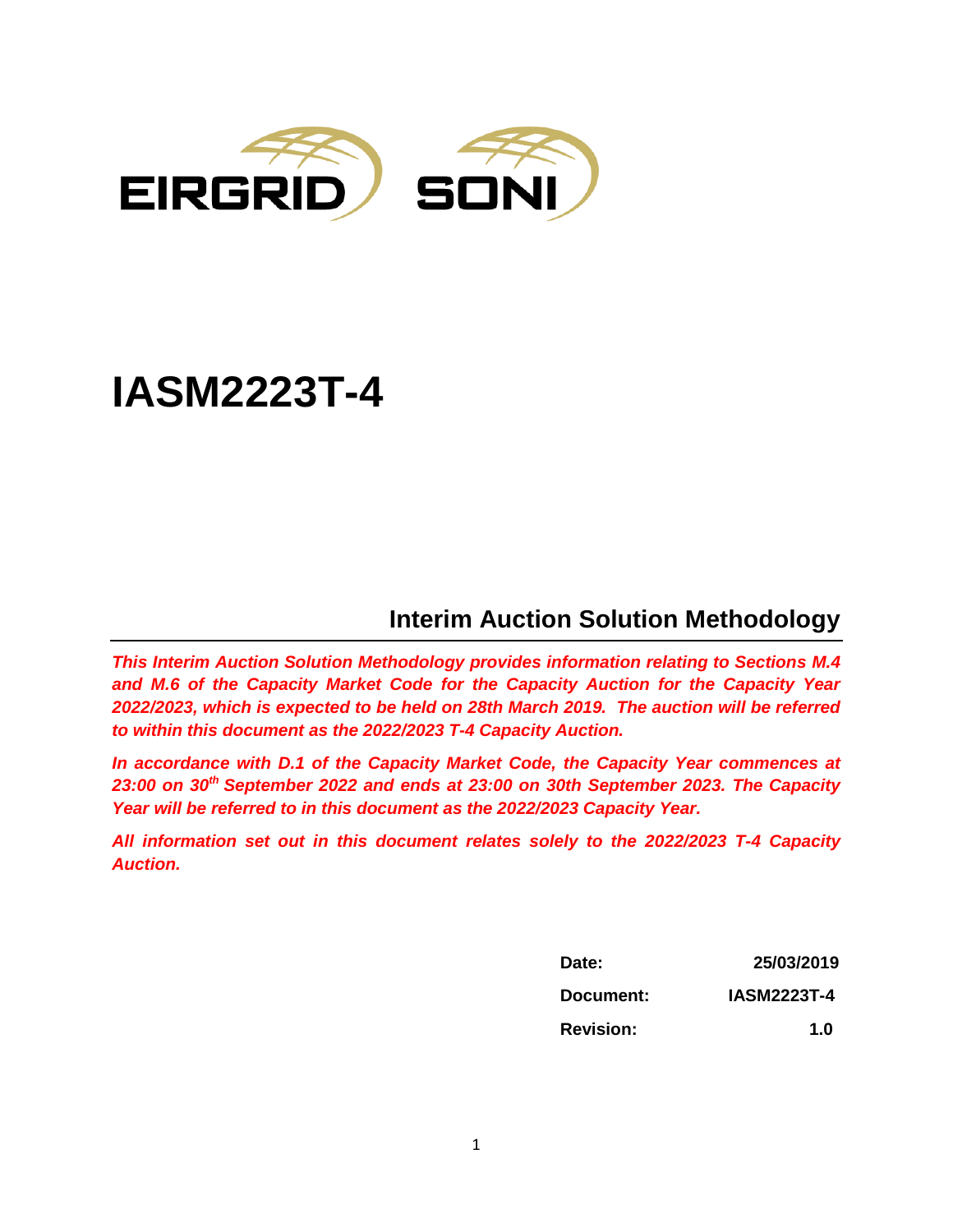# **Contents**

| $\mathbf{1}$   |     |  |
|----------------|-----|--|
| $\overline{2}$ |     |  |
|                | 2.1 |  |
|                | 2.2 |  |
|                | 2.3 |  |
|                | 2.4 |  |
| 3              |     |  |
|                | 3.1 |  |
|                | 3.2 |  |
|                | 3.3 |  |
| 4              |     |  |
|                | 4.1 |  |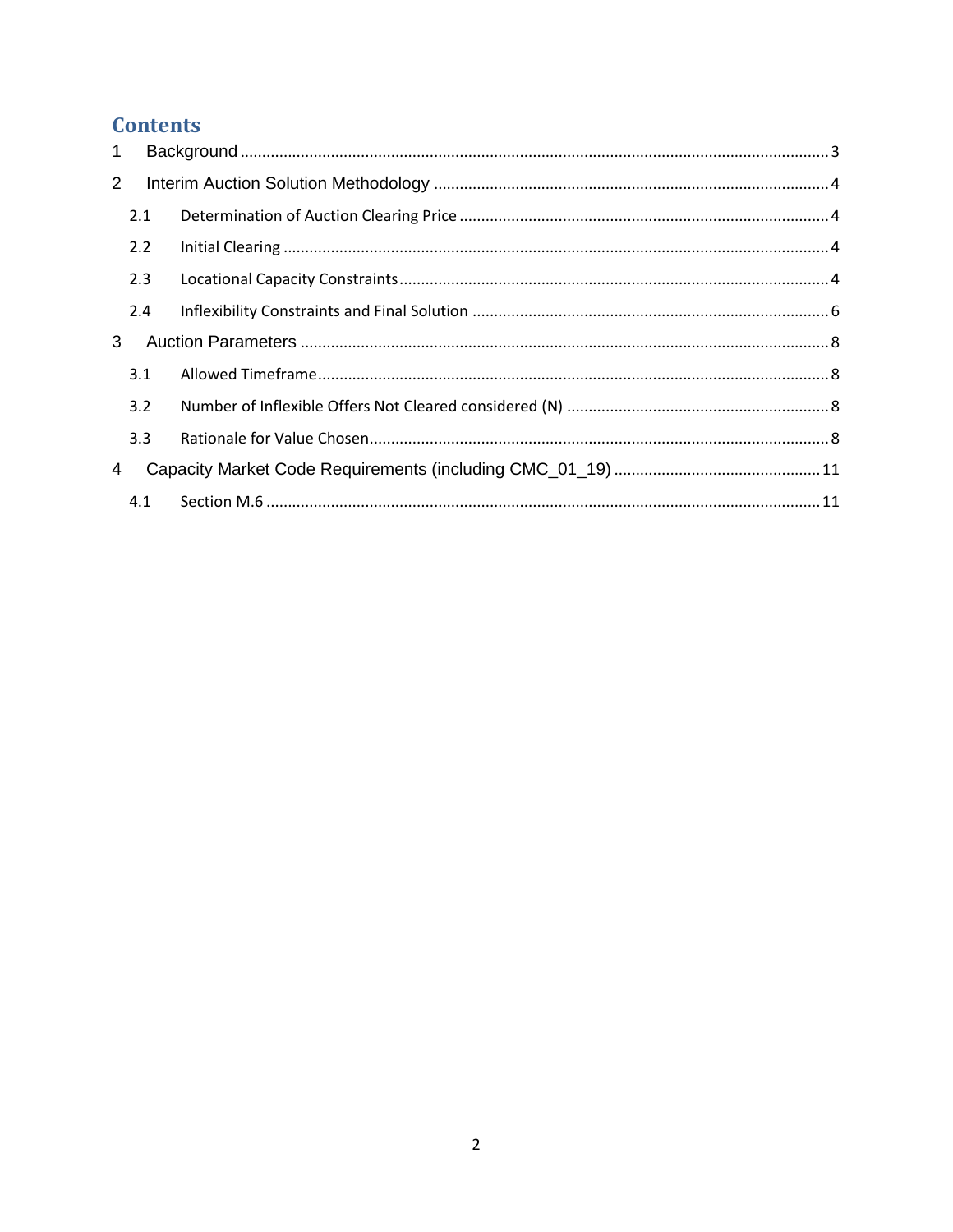#### <span id="page-2-0"></span>**1 Background**

The Capacity Market for Ireland and Northern Ireland centres around annual Capacity Auctions that take place approximately four years in advance of delivery (T-4 auction) and approximately one year in advance of delivery (T-1 auction). These auctions match offers from Participants in respect of their Capacity Market Units against a Demand Curve set by the Regulatory Authorities. The auction is combinatorial in nature as it seeks to maximise Net Social Welfare subject to satisfying various constraints including inflexibility constraints (where offers can be all or nothing) and Locational Capacity Constraints (where a certain predetermined quantity of capacity must clear in particular areas of Ireland and Northern Ireland).

In accordance with the SEM Committee decision [SEM-16-081,](https://www.semcommittee.com/sites/semcommittee.com/files/media-files/SEM-16-081%20CRM%20Locational%20Issues%20Decision%20Paper.pdf) the Capacity Market Code (in F.8.5.1) provides for the enduring auction solution methodology of Auction Format D, a combinatorial optimisation approach based on Mixed Integer Programming. In the interim, in accordance with the SEM Committee decision [SEM-18-1](https://www.semcommittee.com/sites/semcommittee.com/files/media-files/SEM-16-081%20CRM%20Locational%20Issues%20Decision%20Paper.pdf)55, the Capacity Market Code (in M.4 and M.6 as modified by CMC 01 19) provides for Auction Format C, which maximises social welfare subject to locational capacity constraints. Auction Format C differs from Auction Format D primarily in that it limits the number of combinations considered to ensure solution times within the Allowed Timeframe.

Auction Format C is referred to here as the Interim Auction Solution Methodology as it combines M.4 (Interim Auction Solution) and M.6 (Alternative Auction Solution Methodology) of the Capacity Market Code. M.4 relates to tie-breaking rules used in the determination of the Auction Clearing Price and M.6 relates to the rules-based alternative to a mixed integer programming approach that is used to deal with inflexibility constraints and locational capacity constraints.

The Interim Capacity Auction Methodology is subject to a set of requirements in M.6.1.7 of the Capacity Market Code. In particular, in accordance with M.6.1.7.(d), the Interim Auction Solution Methodology, "shall provide for limits, specified by the System Operators, on the number of combinations of solutions for Inflexible price-quantity pairs the subject of Capacity Auction Offers considered…so as to allow the methodology to reach a solution within the Allowed Timeframe". Under the Interim Auction Solution Methodology described here, when seeking to maximise Net Social Welfare, a subset of inflexible offers not cleared is considered (rather than all inflexible offers not cleared) in order to ensure that the auction can solve within the Allowed Timeframe.

The subset of offers considered is governed by a set of parameters for each level of Locational Capacity Constraints and for the final Net Social Welfare maximisation. These parameters are referred to here as N\_<Level>\_<Direction>. There are three levels, 0, 1 and 2 (where Level 0 refers to the overall auction level) and two directions – Up and Down – from the base solution.

The Interim Auction Solution Methodology set out in this document implements the requirements of the Capacity Market Code set out in F.8 as modified by the Interim Auction Solution set out in M.4 and the Alternative Auction Solution Methodology set out in M.6 (as modified by CMC\_01\_19).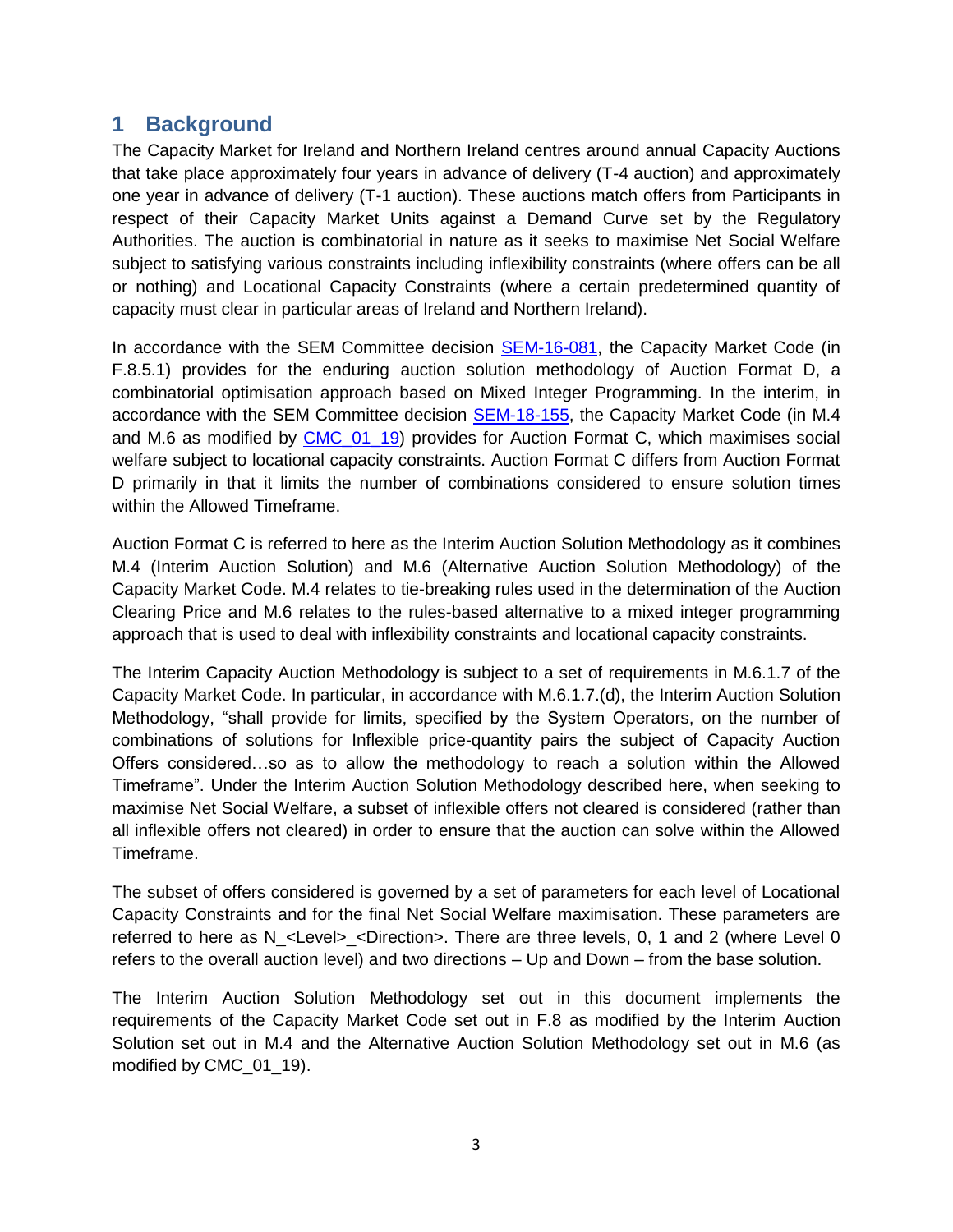## <span id="page-3-0"></span>**2 Interim Auction Solution Methodology**

### <span id="page-3-1"></span>**2.1 Determination of Auction Clearing Price**

The System Operators determine the Auction Clearing Price in accordance with Section F.8.3. Taking all price-quantity pairs as flexible and scheduling offers in order of increasing price, the Price Setting Offer shall be the price-quantity pair:

- a) Whose quantity, in whole or in part, together with the cumulative quantity of all previously scheduled price-quantity pairs, is equal to the quantity on the Demand Curve; and
- b) Whose price is equal to or lower than the price corresponding to that quantity on the Demand Curve.

Where no price-quantity pair satisfies the above criteria, the Price Setting Offer is the last pricequantity pair scheduled once all price-quantity pairs have been scheduled to their respective maximum quantities.

In accordance with paragraphs M.4.1.3 to M.4.1.5 (which apply), where a tie exists for the Price Setting Offer, the offers will be scheduled in the following order of priority: Clean, higher Net Social Welfare, lower Maximum Duration and finally randomly.

#### <span id="page-3-2"></span>**2.2 Initial Clearing**

Price quantity pairs with prices higher than the Auction Clearing Price and an offered capacity duration greater than one year that are not exempt under F.4.1.9 are cleared at zero MW.

Exempt Price Quantity Pairs, as defined in CMC\_03\_19, are not cleared for Locational Capacity Constraints or Net Social Welfare purposes until all applicable price quantity pairs with an offered capacity duration of one year have been cleared.

In addition, an Exempt Price-Quantity Pair and a price-quantity pair with offered capacity durations of one Capacity Year shall not be considered as tied price-quantity pairs for the purposes of paragraph F.8.4.6.

In accordance with F.8.4.4.c, all scheduled price quantity pairs with a price below the Offer Price Clearance Ratio of the Auction Clearing Price in accordance with section F.4 – Capacity Auction Clearing are cleared. The current Offer Price Clearance Ratio is 0%.

#### <span id="page-3-3"></span>**2.3 Locational Capacity Constraints**

[Figure 1](#page-4-0) illustrates a set of offers that contribute to satisfying a Level 1 Locational Capacity Constraint. The same approach would apply for a Level 2 Locational Capacity Constraint. Some of these offers may already be cleared by the Initial Clearing Process based on a non-zero Offer Price Clearance Ratio. The following process is applied to identify a set of feasible solutions involving different combinations of inflexible offers to be considered further.

For each Locational Capacity Constraint that is not satisfied (starting with Level 2 and then Level 1), the following steps are followed for all feasible solutions already determined in that Locational Capacity Constraint: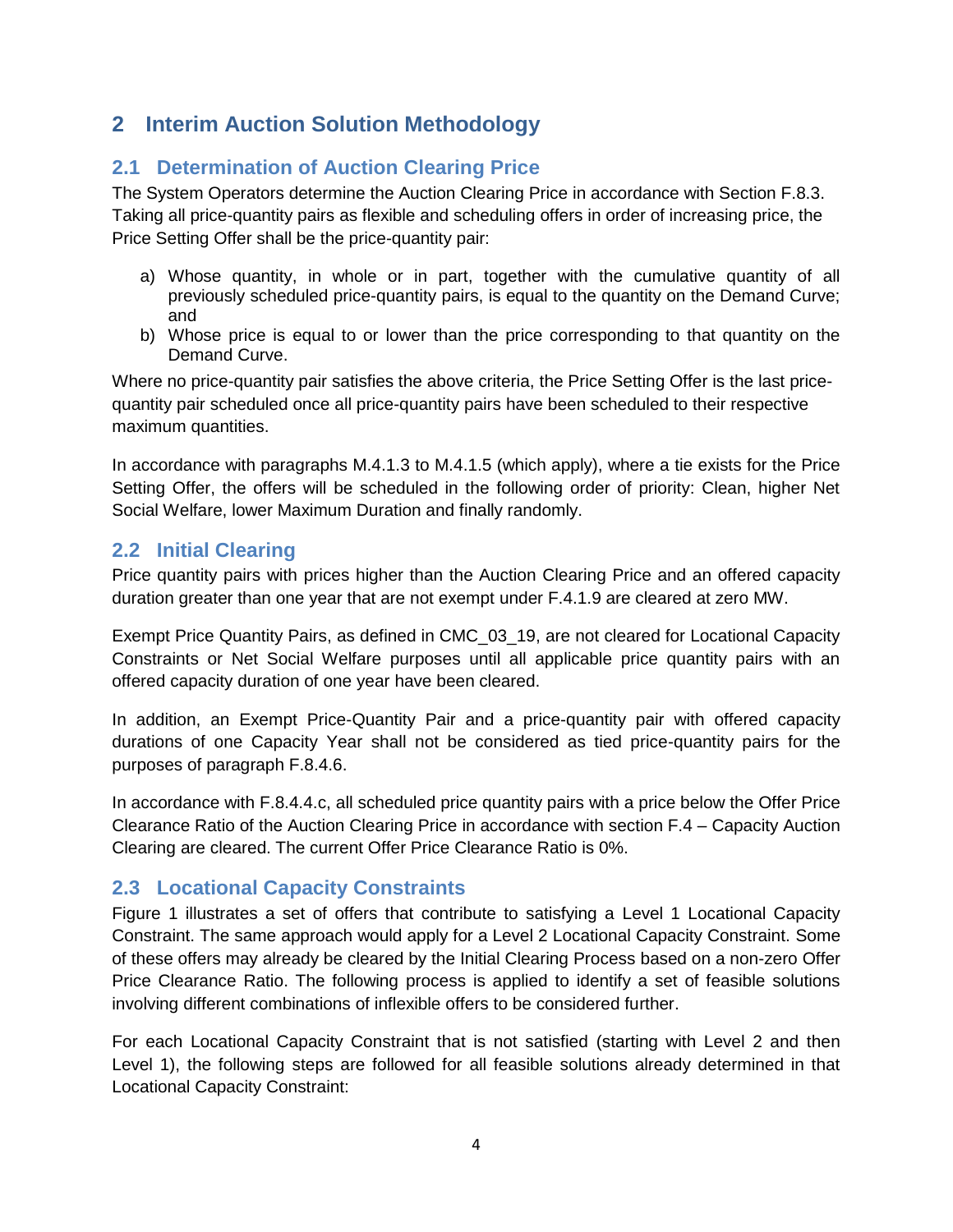- 1. Determine the base solution (the marginal offer that meets the requirements of the constraint when inflexibility constraints are relaxed). In [Figure 1,](#page-4-0) this is offer J, which is a flexible offer. This can also be an inflexible offer.
- 2. Where two or more offers have the same price (i.e. there is a tie), schedule<sup>1</sup> offer pairs in the following order: clean, flexible, quantity (lesser quantities first), duration (shorter durations first), random.
- 3. Where available, select next N\_<Level>\_Up<sup>2</sup> inflexible offers not cleared above base solution (inclusive). Where available, select next N <Level> Down inflexible offers not cleared below base solution (inclusive). These offers represent the subset of inflexible offers not cleared to be considered further<sup>3</sup>. Where a tie exists, the approach in step 2 applies. In [Figure 1,](#page-4-0) N\_L1\_Up = 2 and N\_L1\_Down = 2 (shown in the diagram simply as  $N = 2$ ) and the subset of offers to be considered is G, I, K and M.



#### <span id="page-4-0"></span>**Figure 1 - Identifying feasible solutions based on subset of inflexible offers not cleared for N=2**

 $\overline{a}$ 

 $1$  Throughout, the term 'schedule' refers to processing of offers for the purposes of determining Net Social Welfare of a particular solution whereas the term 'clear' refers to the final acceptance of the offer.

 $2$  N\_<Level>\_Up or N\_<Level>\_Down are parameters used in the Interim Auction Solution Methodology to reduce the number of combinations to be considered. <Level> refers to whether the parameter applies to Level 2, Level 1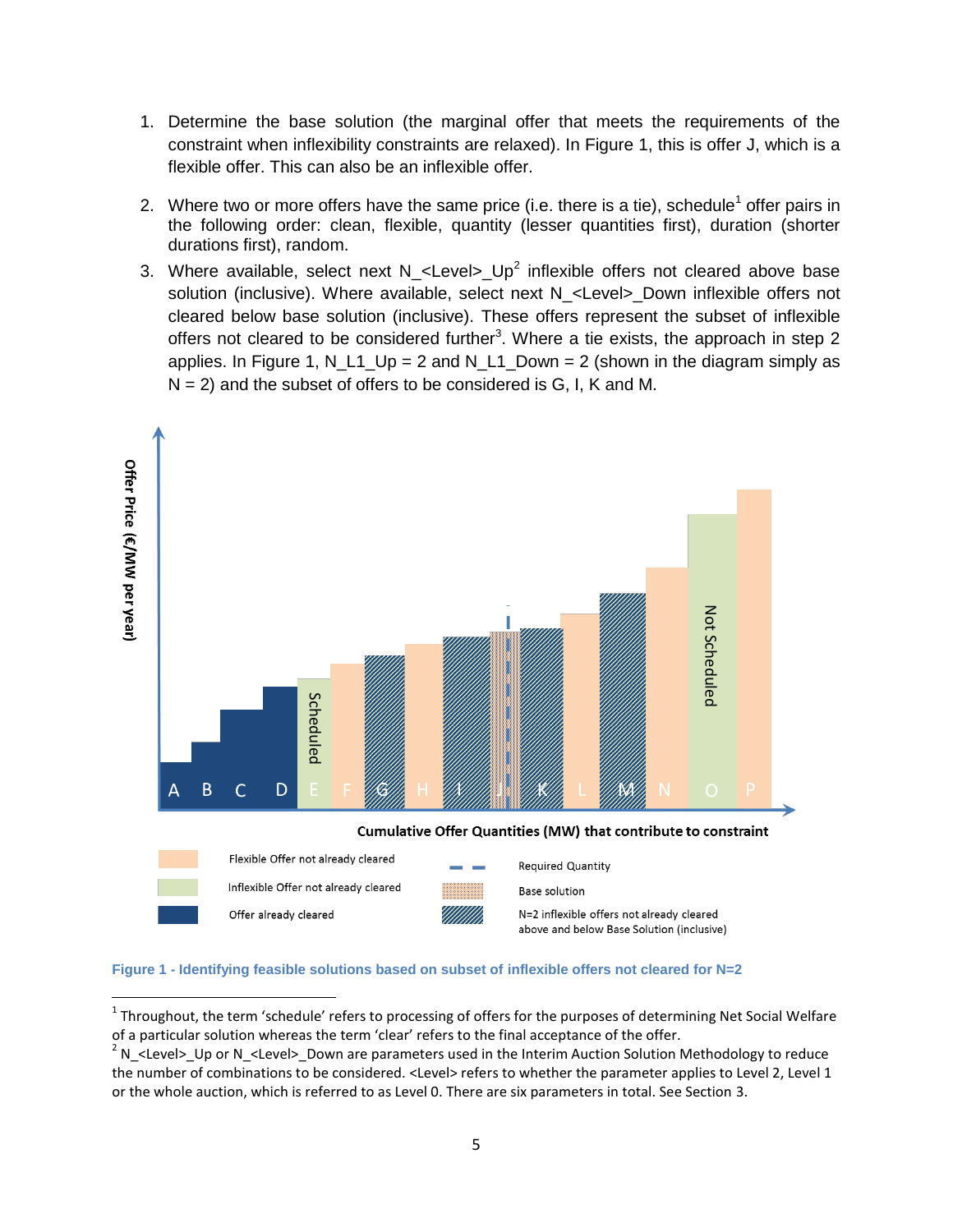- 4. Inflexible offers not cleared below this subset are scheduled. Inflexible offers not cleared above this set remain not scheduled. In [Figure 1,](#page-4-0) offer E is scheduled and offer O remains not scheduled on this basis.
- 5. Determine allowed solutions for every combination of subset of inflexible offers not cleared subject to offers on same CMU being scheduled in order. Based on offers set out in [Figure 1,](#page-4-0) 16 combinations of the four inflexible offers are possible. They are G, I, K, M, GI, GK, GM, IK, IM, KM, GIK, GIM, GKM, IKM, GIKM and "none".
- 6. For each allowed solution, schedule allowed flexible offers not cleared in order of increasing price as required to cover any remaining shortfall. Based on offers set out in [Figure 1,](#page-4-0) combination GIKM would not require any flexible offers to be scheduled, whereas the combination of none of the inflexible offers would require F, H, J, L and N (partially).
- 7. Check feasibility of allowed solution: (a) it meets the Required Quantity and (b) it does not exceed the Required Quantity by more than an entire offer quantity. Based on offers set out in [Figure 1,](#page-4-0) all combinations would be feasible.
- 8. Record feasible solutions to take forward to processing next step of auction.

#### <span id="page-5-0"></span>**2.4 Inflexibility Constraints and Final Solution**

Once a set of feasible solutions that satisfy all the Locational Constraints has been identified, associated offers are scheduled for each feasible solution and the Net Social Welfare of each feasible solution is calculated.

For each feasible solution, an approach similar to Section [2.3](#page-3-3) is applied to determine if the Net Social Welfare can be improved as follows:

- 1. Determine the base solution (the marginal offer that meets the requirements of the constraint when inflexibility constraints are relaxed).
- 2. Where available, select next N\_L0\_Up inflexible offers not cleared above base solution (inclusive). Where available, select next N\_L0\_Down inflexible offers not cleared below base solution (inclusive). These offers represent the subset of inflexible offers not cleared to be considered further. Where a tie exists, the approach in step 2 applies.
- 3. Inflexible offers not cleared below this subset are scheduled. Inflexible offers not cleared above this set remain not scheduled.
- 4. Determine allowed solutions for every combination of subset of inflexible offers not cleared subject to offers on same CMU being scheduled in order.
- 5. For each allowed solution, schedule allowed flexible offers not cleared in order of increasing price where they increase the Net Social Welfare of the allowed solution.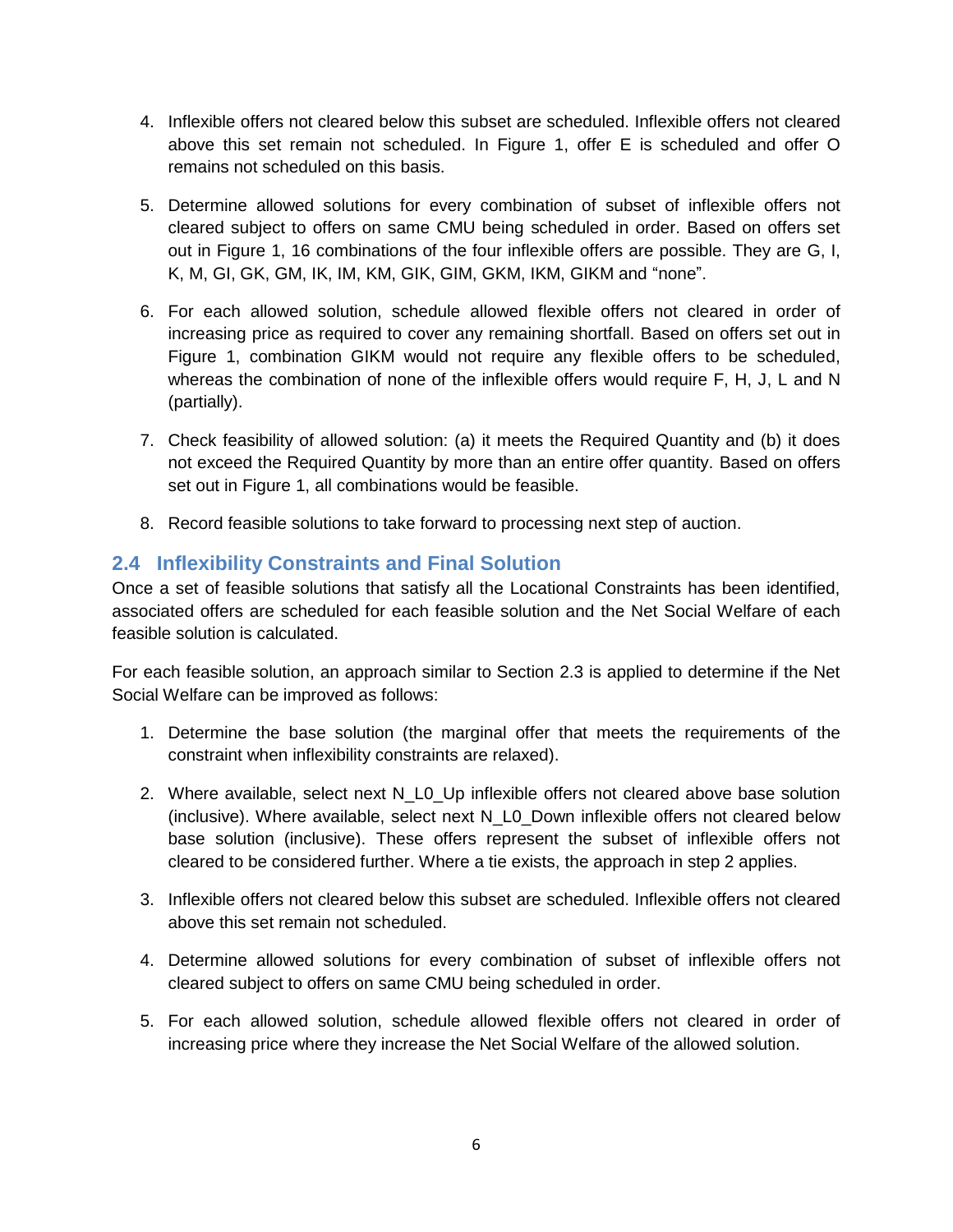6. The feasible solution is updated with the allowed solution with greatest Net Social Welfare. Where there is no allowed solution with a greater Net Social Welfare, the feasible solution is not updated.

The feasible solution (updated accordingly as set out above) with the highest Net Social Welfare from the set of feasible solutions identified in section [2.3](#page-3-3) (as modified by this section) is cleared. Where there is a tie between offers cleared in accordance with F.8.4.6 of the Capacity Market Code, the relevant offers are cleared in accordance with F.8.4.7 of the Capacity Market Code.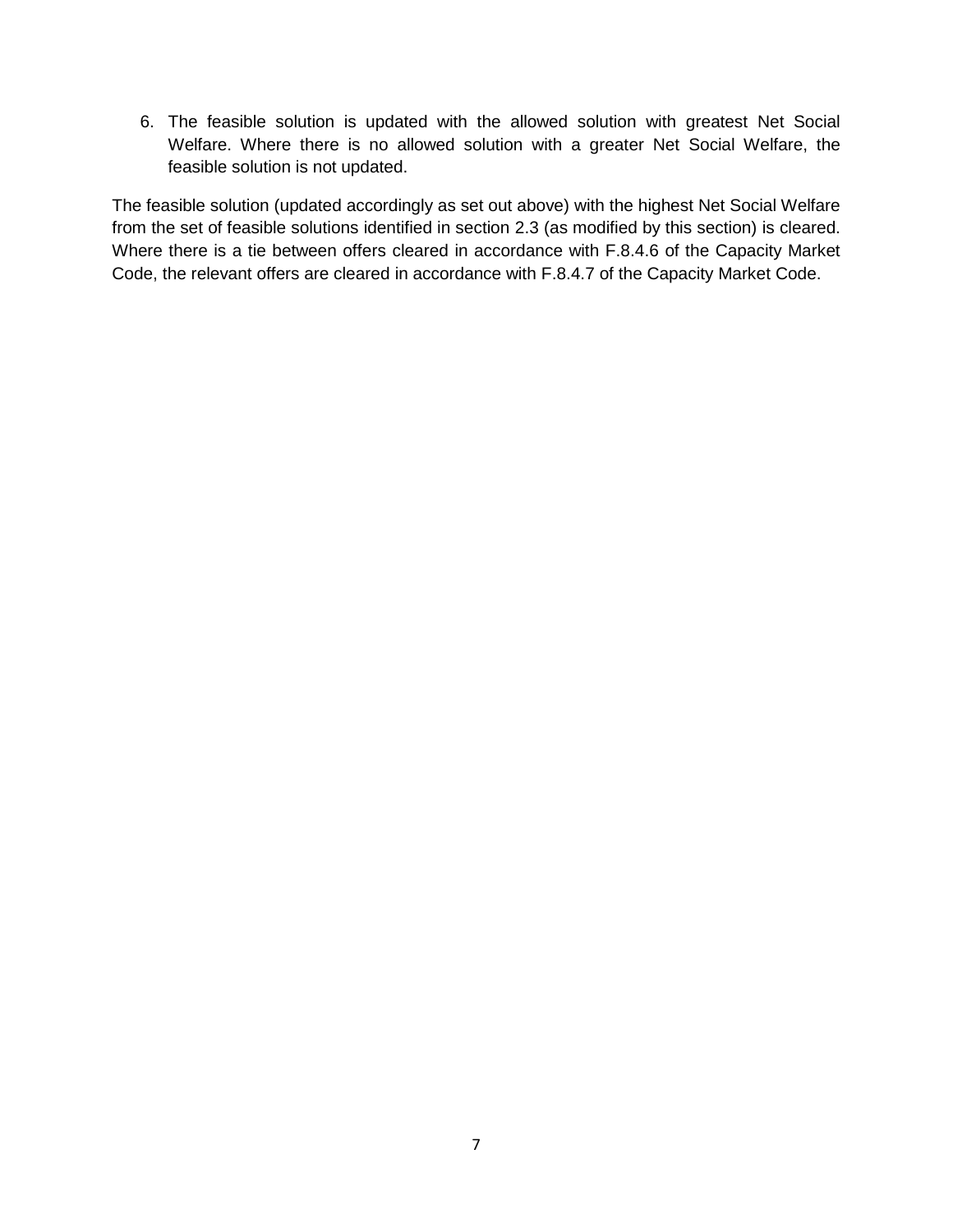## <span id="page-7-0"></span>**3 Auction Parameters**

#### <span id="page-7-1"></span>**3.1 Allowed Timeframe**

In accordance with paragraph F.8.5.2 of the Capacity Market Code:

The "Allowed Timeframe" shall be 24 hours from the program run being initiated or such shorter period as is determined from time to time by the System Operators.

The Allowed Timeframe for the 2022/2023 T-4 Capacity Auction is 24 hours.

#### <span id="page-7-2"></span>**3.2 Number of Inflexible Offers Not Cleared considered (N)**

The values of N to be applied in the 2022/2023 T-4 Capacity Auction are set out in [Table 1](#page-7-4).

| <b>Parameter</b> | <b>Value</b> |
|------------------|--------------|
| $N_L$ LO $_U$ Up | 4            |
| N L0 Down        | 4            |
| $N_L1_U$         | 4            |
| N_L1_Down        | 4            |
| $N_L2_Up$        | 4            |
| N L2 Down        | 4            |

<span id="page-7-4"></span>**Table 1 - Values of N to be used in 2022/23 T-4 Capacity Auction**

The values in [Table 1](#page-7-4) represent a reasonable trade-off between reaching an optimal solution and solving the auction within the allowed timeframe of 24 hours, which is the maximum permissible under the Capacity Market Code. The rationale for these values is set out in following section.

#### <span id="page-7-3"></span>**3.3 Rationale for Value Chosen**

The reason for adopting the Interim Auction Solution Methodology relates to the tractability of the mathematical problem being solved. Where values of N are equal as above<sup>4</sup>, each Locational Capacity Constraint and the Final Step will result in a maximum of 2N inflexible offers not cleared being considered, each of which results in  $2^{2N}$  combinations for each Locational Capacity Constraint and for the Final Step. [Table 2](#page-8-0) sets out the max number of solutions to be considered for different values of N and different numbers of Locational Capacity Constraints.

[Table 3](#page-8-1) and [Table 4](#page-8-2) set out theoretical times to solve and memory requirements for the same values of N and numbers of Locational Capacity Constraints. These values represent the maximum requirements and while it is unlikely that these maximum requirements would be reached, it is not possible to predict with certainty the amount of time required to solve the problem and memory requirements.

l  $^4$  This can be generalised where they are not equal such that the number of combinations of 2 to the power of the sum of the N <Level> Up and N<Level> Down for each binding constraint.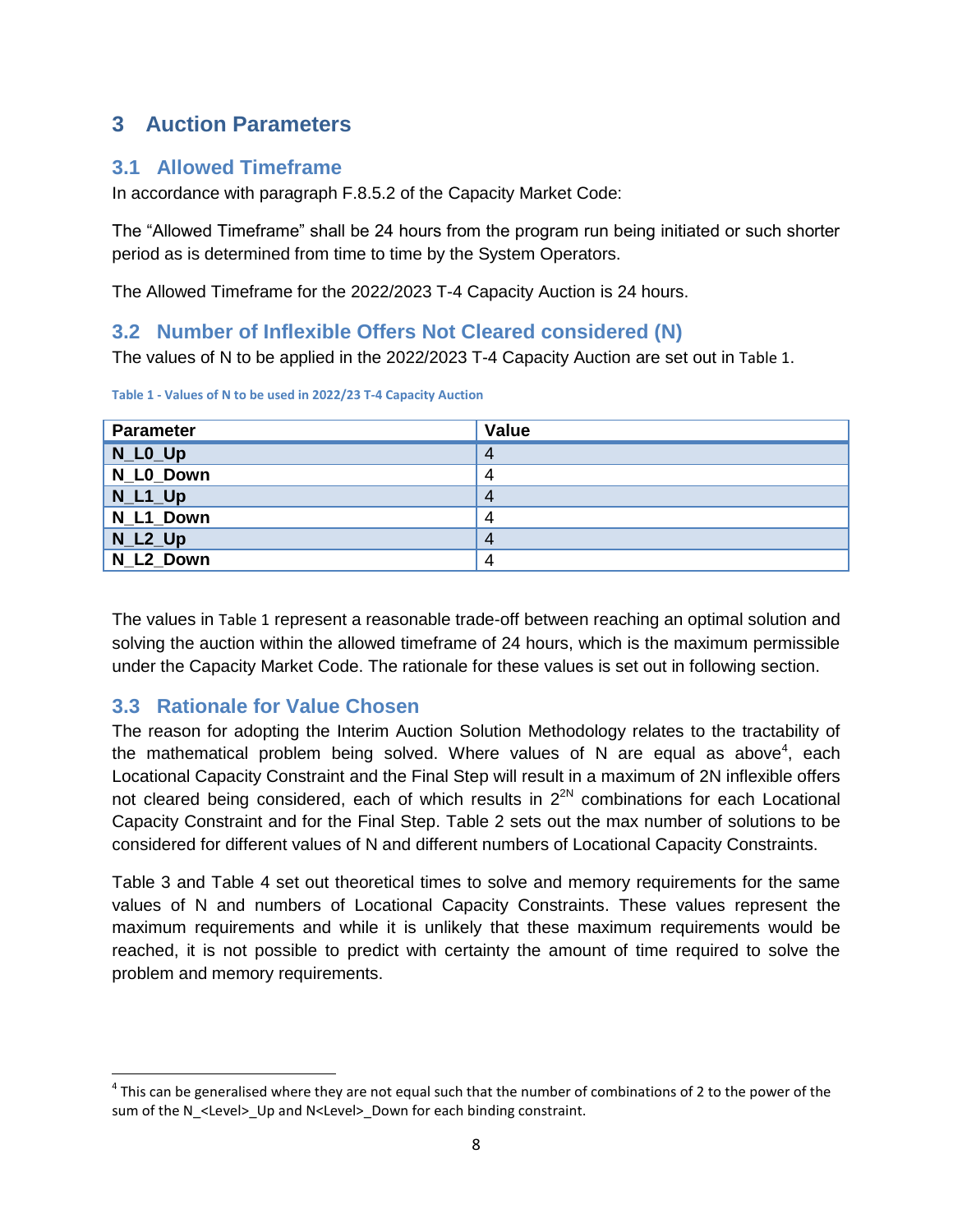#### <span id="page-8-0"></span>**Table 2- Maximum Solutions Considered**

| <b>Max Solutions Considered</b> |    | <b>Number of Locational Capacity Constraints</b> |              |              |
|---------------------------------|----|--------------------------------------------------|--------------|--------------|
|                                 |    |                                                  |              |              |
|                                 |    | $4.10E + 03$                                     | $2.62E + 05$ | 1.68E+07     |
|                                 |    | $6.55E + 04$                                     | 1.68E+07     | 4.29E+09     |
| N                               | 5  | $1.05E + 06$                                     | 1.07E+09     | $1.10E + 12$ |
|                                 | 6  | 1.68E+07                                         | $6.87E+10$   | $2.81E+14$   |
|                                 |    | 2.68E+08                                         | 4.40E+12     | $7.21E+16$   |
|                                 | 8  | $4.29E + 09$                                     | $2.81E+14$   | $1.84E+19$   |
|                                 | 9  | $6.87E+10$                                       | $1.80E + 16$ | $4.72E + 21$ |
|                                 | 10 | $1.10E + 12$                                     | $1.15E + 18$ | $1.21E + 24$ |
|                                 | 11 | 1.76E+13                                         | 7.38E+19     | $3.09E + 26$ |

<span id="page-8-1"></span>**Table 3 - Maximum time to solve (hrs) on basis of 500 calculations per solution and 10<sup>9</sup> calculations per second**

| Max Time to Solve (Hrs) |    | <b>Number of Locational Capacity Constraints</b> |               |              |
|-------------------------|----|--------------------------------------------------|---------------|--------------|
|                         |    |                                                  |               |              |
|                         | 3  | 1.42E-07                                         | 9.10E-06      | 5.83E-04     |
|                         |    | 2.28E-06                                         | 5.83E-04      | 1.49E-01     |
|                         | 5  | 3.64E-05                                         | 3.73E-02      | $3.82E + 01$ |
|                         | 6  | 5.83E-04                                         | $2.39E + 00$  | $9.77E + 03$ |
| N<br>8                  |    | 9.32E-03                                         | $1.53E + 02.$ | $2.50E + 06$ |
|                         |    | 1.49E-01                                         | $9.77E + 03$  | $6.41E + 08$ |
|                         | 9  | $2.39E + 00$                                     | $6.25E + 05$  | $1.64E+11$   |
|                         | 10 | $3.82E + 01$                                     | $4.00E + 07$  | $4.20E + 13$ |
|                         | 11 | $6.11E + 02$                                     | $2.56E + 09$  | $1.07E + 16$ |

<span id="page-8-2"></span>**Table 4 - Maximum memory requirements (GB) on basis of 20kB per solution**

| Max RAM requirements (GB) |    | <b>Number of Locational Capacity Constraints</b> |              |              |
|---------------------------|----|--------------------------------------------------|--------------|--------------|
|                           |    |                                                  |              |              |
|                           |    | 1.28E-04                                         | 8.19E-03     | $5.24E - 01$ |
|                           |    | $5.12E - 04$                                     | 1.31E-01     | $3.36E + 01$ |
|                           | 5  | 2.05E-03                                         | $2.10E + 00$ | $2.15E + 03$ |
|                           | 6  | 8.19E-03                                         | $3.36E + 01$ | $1.37E + 05$ |
| N                         |    | 3.28E-02                                         | $5.37E + 02$ | 8.80E+06     |
|                           | 8  | 1.31E-01                                         | $8.59E + 03$ | $5.63E + 08$ |
|                           | 9  | 5.24E-01                                         | $1.37E + 05$ | $3.60E + 10$ |
|                           | 10 | $2.10E + 00$                                     | $2.20E + 06$ | $2.31E+12$   |
|                           | 11 | 8.39E+00                                         | $3.52F + 07$ | $1.48E+14$   |

The values in Table 4 reflect the requirement to store all the solutions associated with Locational Capacity Constraints in memory for consideration in the final step. The final step itself only replaces a solution where it can improve its Net Social Welfare and therefore does not increase memory requirements significantly. So whereas the time to solve is affected by the number of Locational Capacity Constraints and the final step, the memory requirements are driven primarily by the number of Locational Capacity Constraints.

These tables clearly demonstrate the need for limiting the value of N and give some guidance on prudent values to adopt. Note: while testing can give some degree of confidence regarding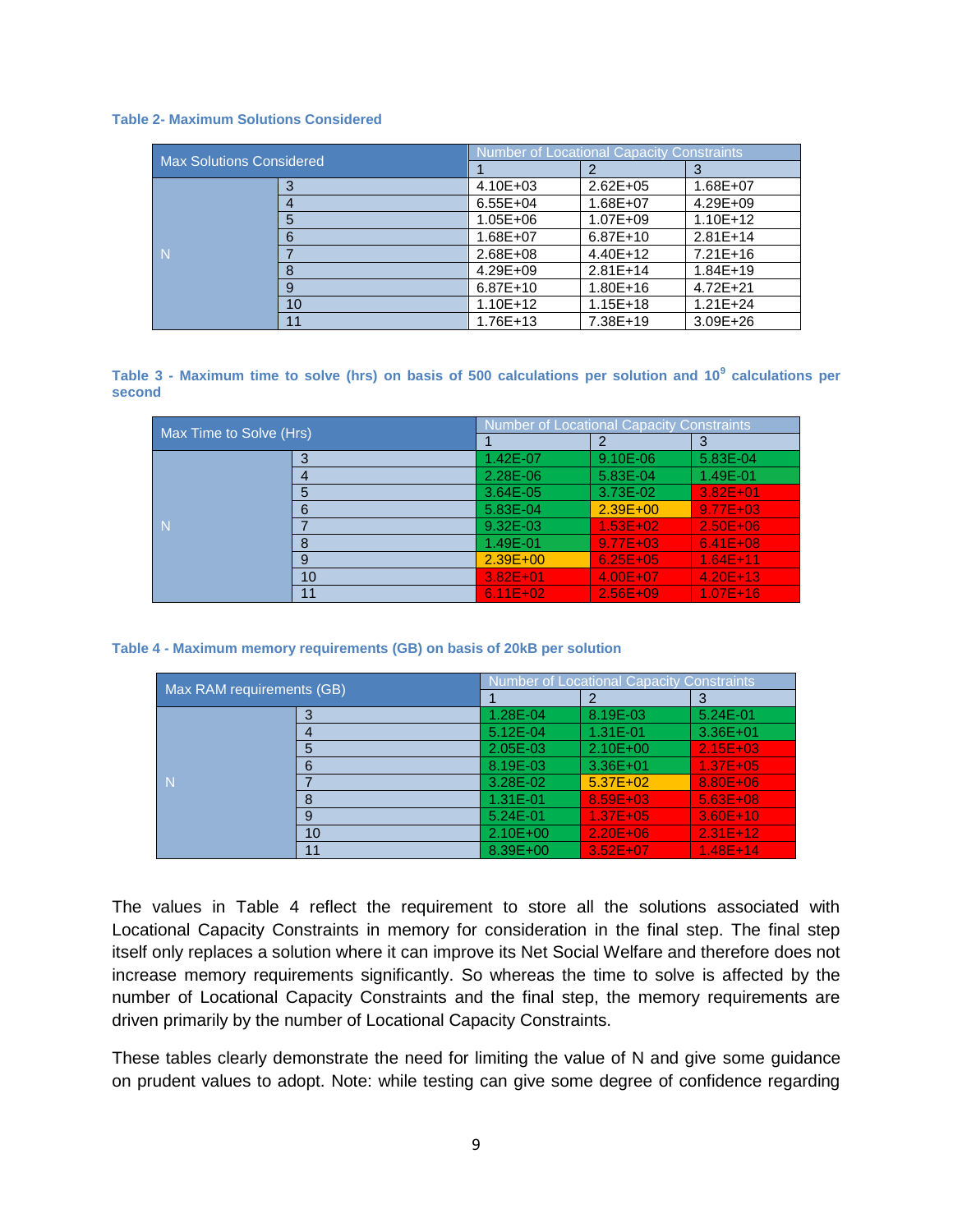ability to solve the problem within the timeframe, the number of solutions to be considered is quite dependent on the number of flexible and inflexible offers submitted.

There are three Locational Capacity Constraints to be considered in the 2022/2023 T-4 Capacity Auction:

- L2-1: Greater Dublin
- L1-1: Northern Ireland
- L1-2: Ireland

In previous auctions using Auction Format B, it was possible to assume that one Locational Capacity Constraints would not have been binding and therefore the  $2^{2N}$  combinations needed to solve this constraint would not have been required. Therefore, it was possible to set N=5 and to achieve a solution within the Allowed Timeframe, on the basis of the number of binding Locational Capacity Constraints being two rather than three. This is not possible with Auction Format C as there is no automatic clearing of offers below the Price Setting Offer.

Therefore, based on three Locational Capacity Constraints and an Allowed Timeframe of 24 hours, a value of N=4 is considered prudent on the basis that N=5 would potentially breach the Allowed Timeframe. It is also important to consider the memory requirements of the auction in terms of number of solutions. As can be seen in [Table 4,](#page-8-2) the maximum memory requirements for N=5 would be of the order of 2 TB whereas for N=4, the requirements are 34 GB. Based on tests conducted using the updated algorithm, we have encountered cases where using  $N=5$ resulted in performance issues where the algorithm is not able to solve in the Allowed Timeframe due to memory issues. As such, we consider that setting  $N=4$  is prudent and ensures that the auction can be solved in the Allowed Timeframe.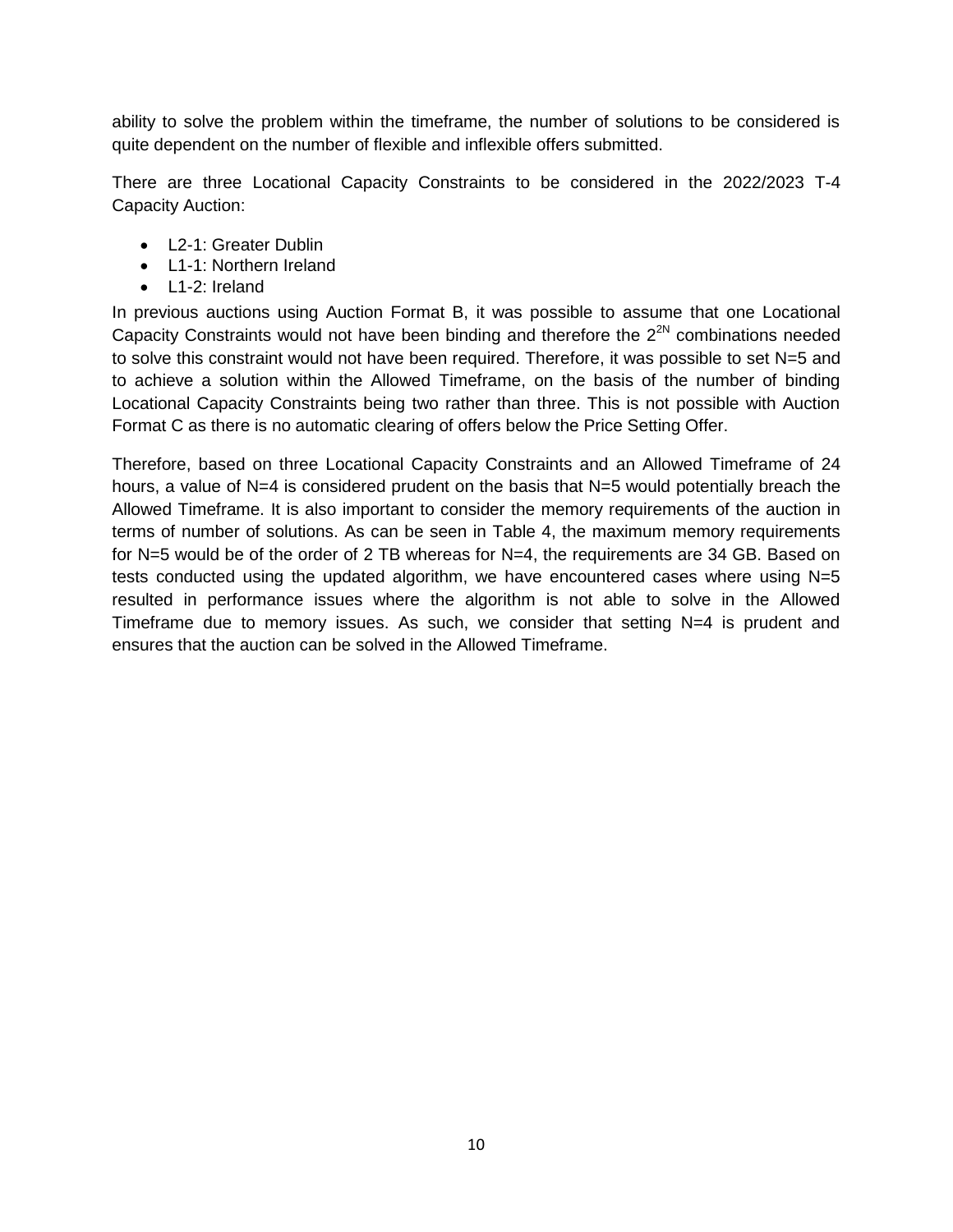## <span id="page-10-0"></span>**4 Capacity Market Code Requirements (including CMC\_01\_19)**

#### <span id="page-10-1"></span>**4.1 Section M.6**

In accordance with M.6.1.7 of the Capacity Market Code, the Interim Auction Solution Methodology must reflect the following principles:

#### (a) **the starting cleared quantity for each priced-quantity pair the subject of a Capacity Auction Offer shall be the minimum value required to be cleared under paragraph F.8.4.4(c);**

F.8.4.4 (c) states that offers below the Offer Price Clearance Ratio of the Auction Clearing Price shall be cleared. In accordance with section F.8.3 - Determination of the Auction Clearing Price, where a tie exists for the Price Setting Offer, the offers will be scheduled in the following order of priority: Clean, higher Net Social Welfare, lower Maximum Duration and finally randomly (in accordance with paragraphs M.4.1.3 to M.4.1.5). As the Offer Price Clearance Ratio is 0%, no offers will be cleared under paragraph F.8.4.4 (c).

(b) **the methodology shall, as required, determine additional quantities to clear from price-quantity pairs the subject of Capacity Auction Offers so as to ensure that each Locational Capacity Constraint is satisfied, or if this is not possible, that the shortfall is minimised;** 

See approach set out in section [2.3.](#page-3-3)

(c) **the methodology shall determine additional quantities to clear from price-quantity pairs the subject of Capacity Auction Offers if this will result in a higher Net Social Welfare under paragraph F.8.4.2;**

See approach set out in section [2.4.](#page-5-0)

(d) **the methodology shall provide for limits, specified by the System Operators, on the number of combinations of solutions for Inflexible price-quantity pairs the subject of Capacity Auction Offers considered under sub-paragraphs (b) and (c) so as to allow the methodology to reach a solution within the Allowed Timeframe;**

Due to the combinatorial nature of this calculation, the number of solutions increases rapidly with N. In order to ensure that the Capacity Auction will solve in the Allowed Timeframe of 24 hours, values of N set out in [Table 1](#page-7-4) have been chosen based on a trade-off between optimality and practicality.

(e) **if a solution can be found within the Allowed Timeframe without imposing the limits described in sub-paragraph (d), then the solution that maximizes the Net Social Welfare under paragraph F.8.4.2 applies; and**

Where all constraints are satisfied by flexible offers, it is possible that the optimal solution can be found within the Allowed Timeframe; however, due to the combinatorial nature of the calculation, and that we are operating on the basis of the Interim Auction Solution, set out in M.4 of the CMC, unless the base solutions for all Locational Capacity Constraints and for the final step are flexible offers, it will be necessary to impose the limits described in sub-paragraph (d).

(f) **to reduce solution time, the methodology may exclude exploring combinations of solutions that are likely to be inferior to other combinations of solutions and the exclusion of which will not conflict with the principle in sub-paragraph (e).**